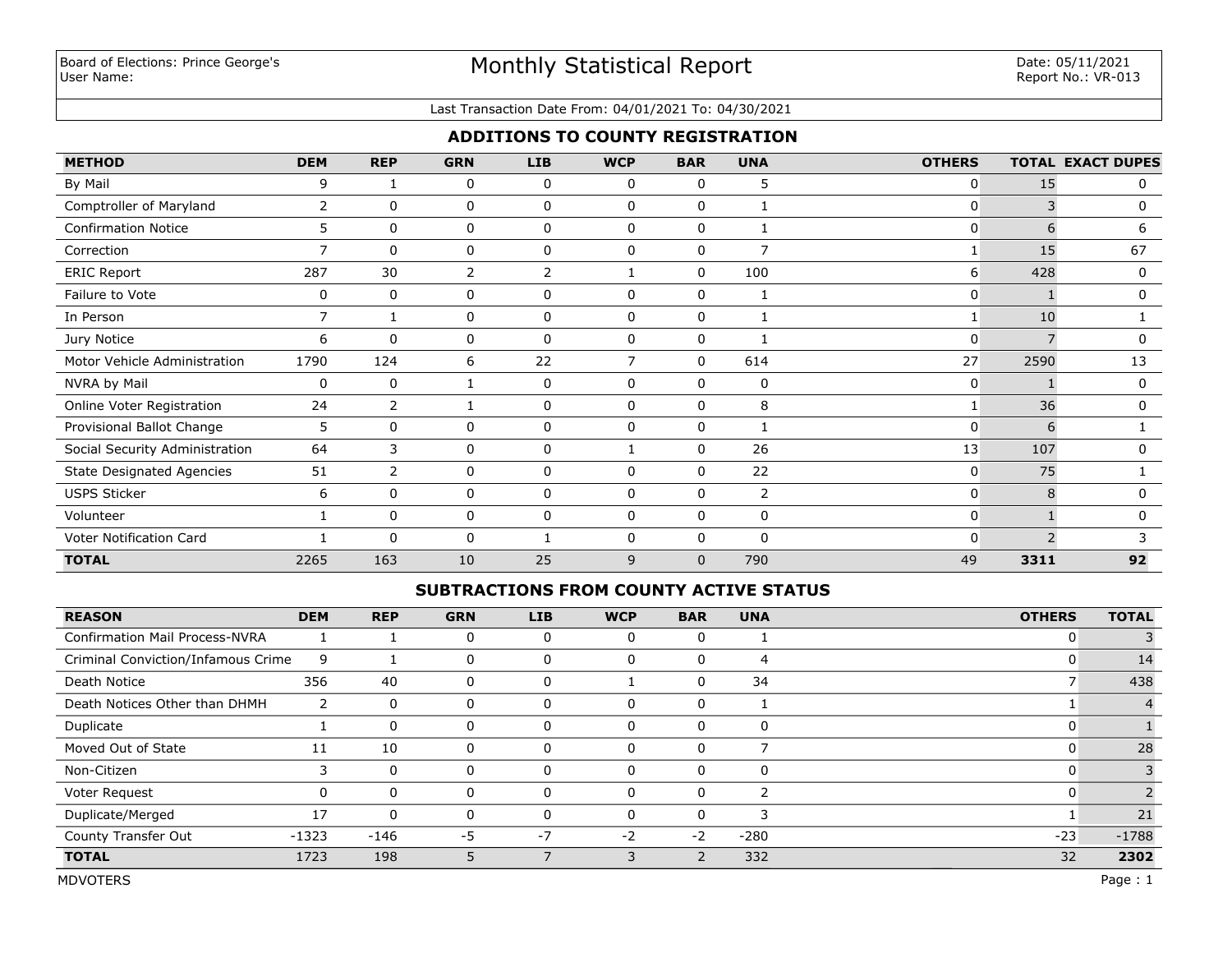Last Transaction Date From: 04/01/2021 To: 04/30/2021

## **AFFILIATION CHANGES**

| <b>CHANGE</b> | <b>DEM</b> | <b>REP</b> | <b>GRN</b> | <b>LIB</b> | <b>WCP</b> | <b>BAR</b> | <b>UNA</b> | <b>OTHERS</b> | <b>TOTAL</b> |
|---------------|------------|------------|------------|------------|------------|------------|------------|---------------|--------------|
| From          | 538        | 140        |            |            |            |            | 328        | 121           | 1146         |
| To            | 367        | 134        | ∸          | --         |            |            | 502        | 107           | 1146         |
| <b>TOTAL</b>  | $-1/$      | - 0        |            |            |            |            | 174        | -14           |              |

#### **CURRENT ACTIVE REGISTRATION**

| <b>ACTIVITY</b>              | <b>DEM</b> | <b>REP</b> | <b>GRN</b> | <b>LIB</b> | <b>WCP</b> | <b>BAR</b> | <b>UNA</b> | <b>OTHERS</b> | <b>TOTAL</b> |
|------------------------------|------------|------------|------------|------------|------------|------------|------------|---------------|--------------|
| <b>BEGINNING OF REPORT</b>   | 472083     | 38835      | 701        | 1192       | 305        | 151        | 79241      | 11004         | 603512       |
| ADDITIONS $(+)$              | 2265       | 163        | 10         | 25         | 9          | 0          | 790        | 49            | 3311         |
| REINSTATED (+)               | 103        | 8          | 0          |            |            | 0          | 29         |               | 145          |
| CANCELLED (-)                | $-397$     | $-51$      | 0          | $\Omega$   | $-1$       | 0          | -50        | -8            | $-507$       |
| COUNTY TRANSFER OUT (-)      | $-1323$    | $-146$     | -5         | $-7$       | $-2$       | $-2$       | $-280$     | $-23$         | $-1788$      |
| AFFILIATION CHANGES (+ OR -) | $-171$     | -6         | 6          | 4          |            | 0          | 174        | $-14$         | $\Omega$     |
| * INACTIVATED (-)            | $-3$       | $-1$       | 0          |            | $\Omega$   | 0          | $-2$       | -1            | $-7$         |
| $*$ REACTIVATED $(+)$        | 125        | 8          |            |            |            | 0          | 29         |               | 166          |
| <b>END OF REPORT TOTALS</b>  | 472682     | 38810      | 713        | 1215       | 320        | 149        | 79931      | 11012         | 604832       |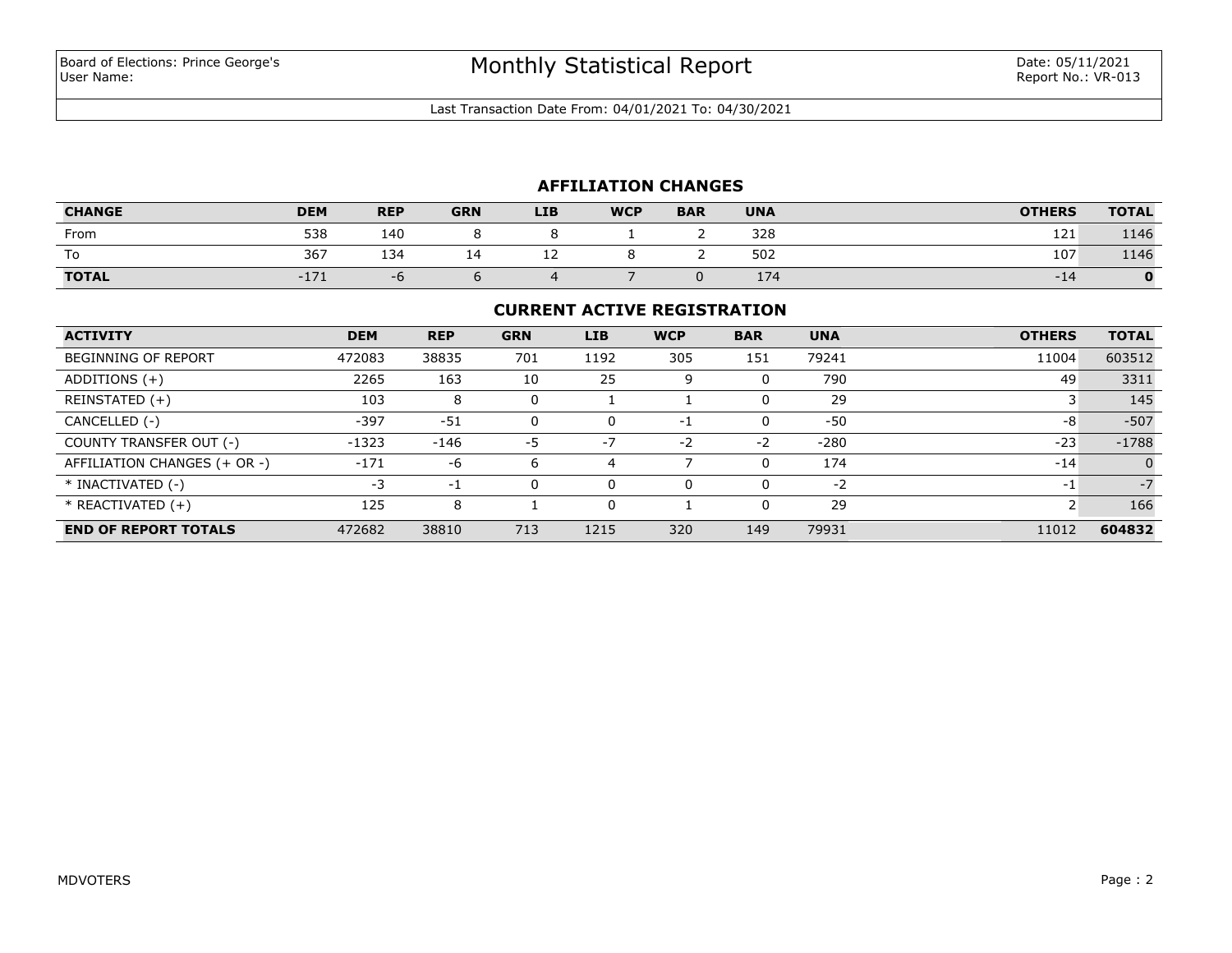#### Last Transaction Date From: 04/01/2021 To: 04/30/2021

### **INACTIVE REGISTRATION**

### **SUBTRACTIONS FROM COUNTY INACTIVE STATUS**

| <b>REASON</b>                      | <b>DEM</b>   | <b>REP</b> | <b>GRN</b>   | <b>LIB</b>     | <b>WCP</b>   | <b>BAR</b>   | <b>UNA</b> | <b>OTHERS</b>  | <b>TOTAL</b>   |
|------------------------------------|--------------|------------|--------------|----------------|--------------|--------------|------------|----------------|----------------|
| By Mail                            |              | 0          | 0            | 0              | 0            | 0            |            | 0              | $\overline{2}$ |
| Confirmation Mail Process          |              | 0          | 0            | 0              | 0            | 0            | 0          | 0              | $\mathbf{1}$   |
| <b>Confirmation Notice</b>         | 6            | 1          | 0            | 0              | 0            | 0            | 3          | 0              | 10             |
| Correction                         | 5            | 0          | 0            | 0              | 0            | 0            | 2          | 0              |                |
| Criminal Conviction/Infamous Crime |              | 0          | 0            | 0              | $\mathbf 0$  | $\mathbf{0}$ | 0          | 0              |                |
| Death Notice                       | 60           | 4          | 0            | 0              | 0            | 0            | 3          | 2              | 69             |
| Merge Voters                       |              | 0          | 0            | 0              | 0            | 0            | 0          | 0              | $\mathbf{1}$   |
| Motor Vehicle Administration       | 106          | 8          | 0            | 1              | 1            | 0            | 20         | 1              | 137            |
| Moved Out of State                 | 194          | 58         | $\mathbf{1}$ |                | 0            | $\mathbf{0}$ | 65         | 4              | 323            |
| Non-Citizen                        |              | 0          | 0            | 0              | 0            | 0            | 0          | 0              |                |
| Online Voter Registration          |              | 0          | 0            | 0              | 0            | 0            | 2          | 0              | 3              |
| <b>State Designated Agencies</b>   | 5.           | 0          | $\mathbf 0$  | $\mathbf 0$    | $\mathbf 0$  | 0            |            | 0              | 6              |
| Voter Request                      |              | 0          | 0            | 0              | 0            | 0            | 0          | 0              |                |
| Duplicate/Merged                   | <sup>0</sup> | 0          | 0            | 0              | 0            | 0            | 0          | 0              | $\Omega$       |
| County Transfer Out                | $-14$        | $-3$       | $-1$         | 0              | $\mathbf 0$  | $\mathbf 0$  | $-2$       | 0              | $-20$          |
| <b>TOTAL</b>                       | 397          | 74         | 2            | $\overline{2}$ | $\mathbf{1}$ | $\mathbf{0}$ | 99         | $\overline{7}$ | 582            |

### **CURRENT INACTIVE REGISTRATION**

| <b>ACTIVITY</b>              | <b>DEM</b>               | <b>REP</b> | <b>GRN</b> | <b>LIB</b> | <b>WCP</b> | <b>BAR</b> | <b>UNA</b> | <b>OTHERS</b> | <b>TOTAL</b>   |
|------------------------------|--------------------------|------------|------------|------------|------------|------------|------------|---------------|----------------|
| <b>BEGINNING OF REPORT</b>   | 18392                    | 2169       | 58         | 146        |            |            | 4805       | 406           | 25983          |
| $*$ INACTIVATED $(+)$        |                          |            |            |            | 0          |            |            |               |                |
| *REACTIVATED (-)             | $-125$                   | -9         |            | $-1$       | $-1$       | 0          | $-29$      | $-1$          | $-166$         |
| COUNTY TRANSFER OUT (-)      | $-14$                    | $-3$       | - 1        |            | 0          | 0          | $-2$       |               | $-20$          |
| AFFILIATION CHANGES (+ OR -) | $\overline{\phantom{a}}$ |            |            |            | 0          | 0          |            |               | $\overline{0}$ |
| CANCELLED FROM INACTIVE (-)  | $-258$                   | $-62$      | - 1        | -1         | 0          | 0          | -68        | -6            | $-396$         |
| PENDING FROM INACTIVE (-)    |                          | 0          |            |            | 0          | 0          | 0          |               | $\Omega$       |
| <b>TOTAL INACTIVE</b>        | 17997                    | 2097       | 56         | 144        |            |            | 4708       | 400           | 25408          |

## **TOTAL REGISTRATION RECORDS**